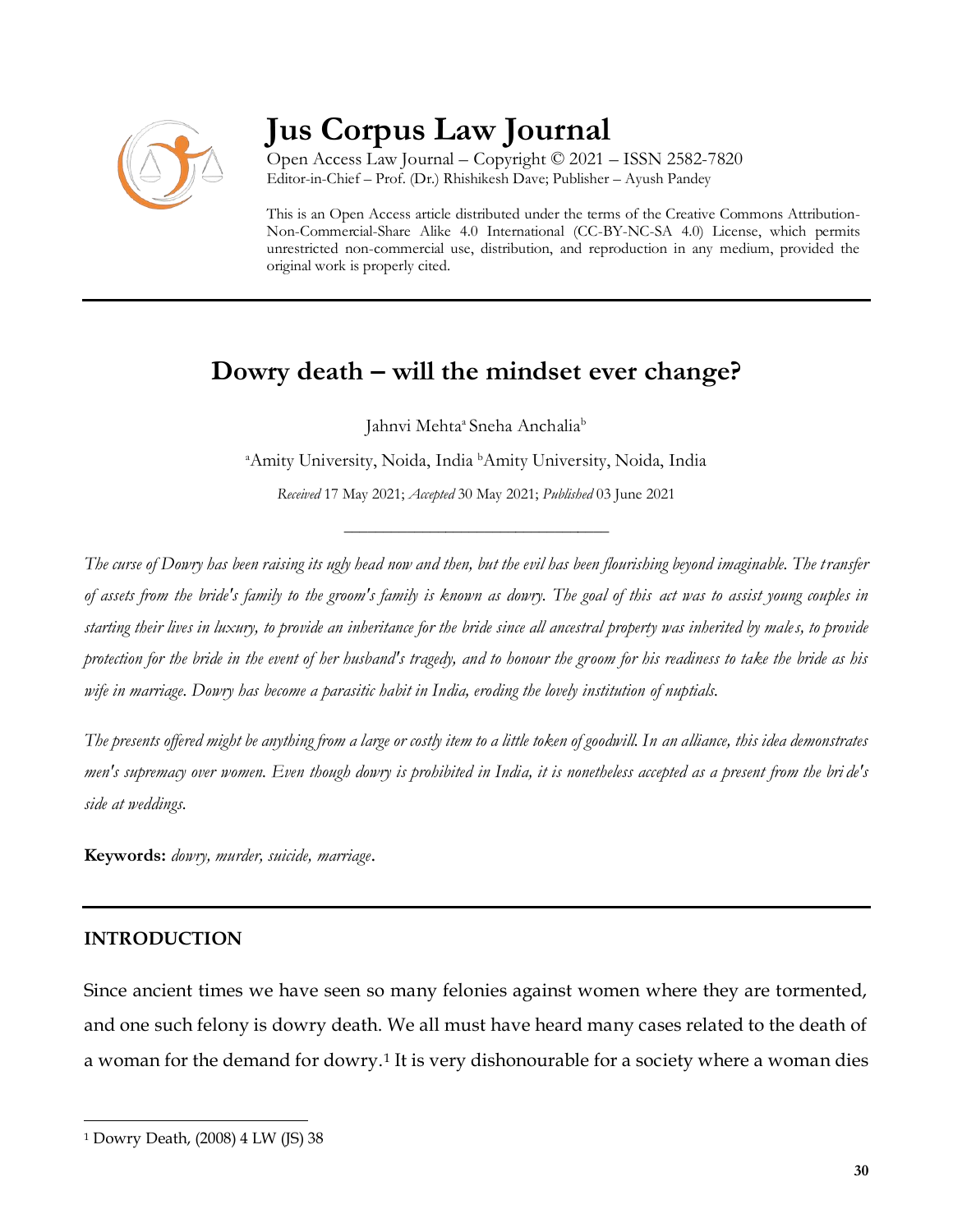for not being able to give dowry. If a woman is not able to reclaim a large amount of dowry from her family etc., are more probable to be victims of domestic violence.

According to the Dowry Prohibition Act,<sup>2</sup> the term "dowry" means "any property or valuable security given or agreed to be given either directly or indirectly by the woman's parents or relatives to the man's parents and relatives."

The origin of dowry can be tracked down within the patriarchal believes that the groom and his family should be compensated by the bride's parents for taking care of her for the remainder of her life. Traditionally, dowry to the groom's family commenced as a few clothes and household items<sup>3</sup> for the bride and her in-laws, to make their lives easier with a new member, but with time, the groom's demands increased, and dowry started to include expensive commodities and cash. It is not considered inappropriate and slowly became a part of the culture and tradition of India.

Families, relatives, and neighbours deeply care about what a girl brings from her parent's house. It's also a matter of status and pride for both families. When the Britishers were ruling the nation, the situation got so severe that it was only a legal marriage when the procedure of Dowry took place. The Britishers went so far as to make it a necessary act.<sup>4</sup>

Even highly educated and economically self-independent girls would not marry without bringing jewellery, furniture, and other expensive goods from their parents. Breaking this tradition is usually related to disgracing one's family in society.

However, in some cases, the groom and his family pressurise the bride's family for a huge dowry. Marriages are fixed on the family's ability to meet those demands. Sometimes, the demand continues after marriage and ladies are violently abused and murdered if the stress is not met.

 $\overline{a}$ 

<sup>2</sup> Dowry Prohibition Act 1961, s 2

<sup>3</sup> MN Srinivas, *Some Reflections on Dowry* (Oxford University Press, 1984)

<sup>4</sup> Varsha Ramakrishnan, 'The Dowry System in India: Is the Trend Changing?' (*Pulitzer Center*, 14 October 2013) [<https://pulitzercenter.org/projects/dowry-system-india-trend-changing>](https://pulitzercenter.org/projects/dowry-system-india-trend-changing) accessed 26 April 2021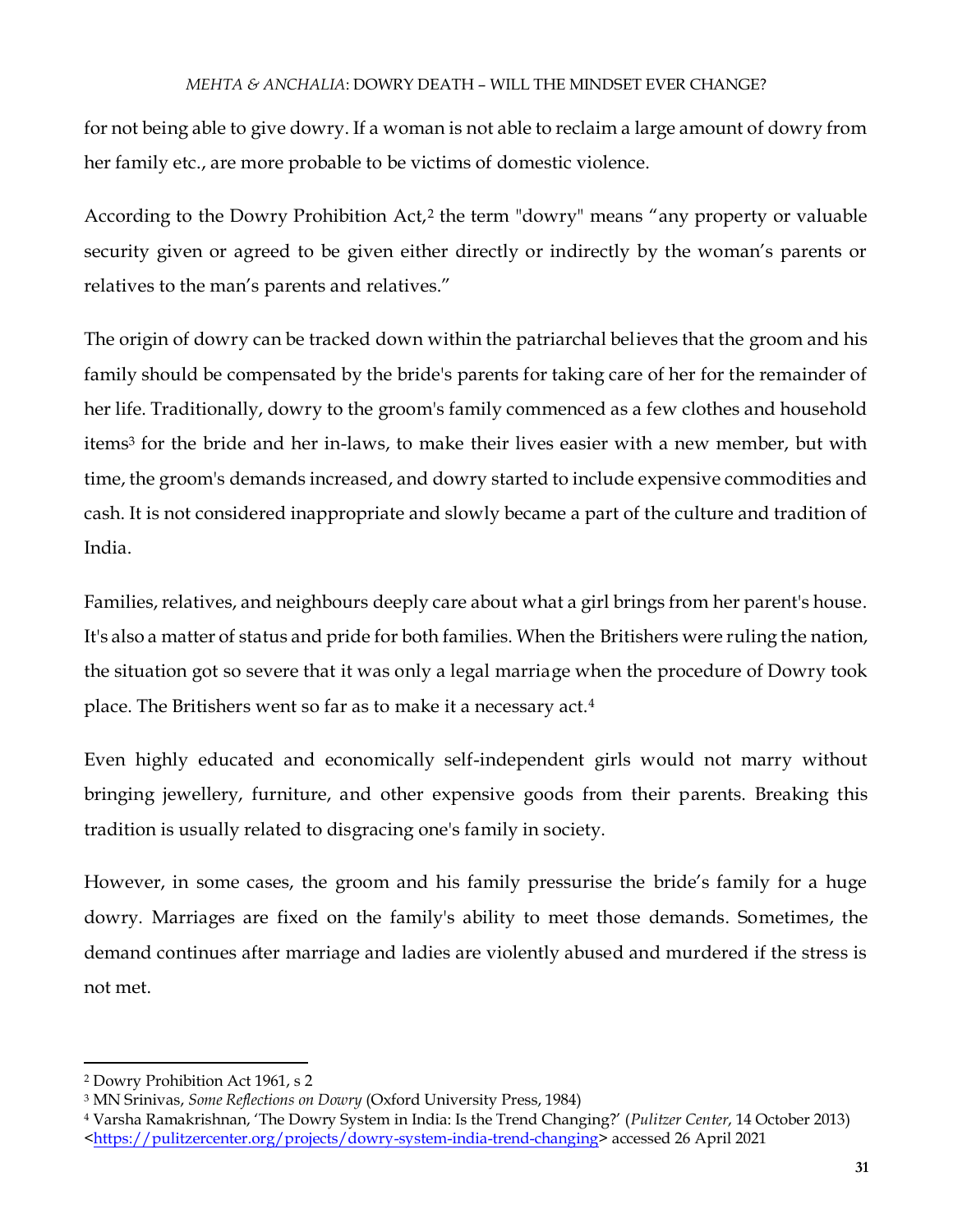In 2007, the total number of dowry deaths and dowry-related suicides reported in India were 8093 and 3148, respectively.<sup>5</sup> There was a 74% increase in dowry-related deaths from 1995 to 2007, while there was a 31% increase in the reporting of dowry-related suicides.<sup>6</sup>

Rao recognised numerous foundational paternalistic circumstances which stay at the core of the problem of our Country's issues and describe why females fall victim to the torment, along with a female's principal action as a mother and daughter with few possible choices apart from getting married; (ii) a girl who continues to be unmarried after an age bar, her parents have to face several hurls from the society at large; (iii) divorce seems to be about non-existent; and (iv) young widows.<sup>7</sup>

Even if the dowry payment completes the marriage contract, there is no guarantee for the bride's health and well-being after the wedding. Many incidents come out in the public eyes through what gets recorded in the public media. This is frequently owing to patriarchal circumstances influencing the bride's family to demand higher dowries.

## **MINDSET BEHIND DOWRY SYSTEM**

It is high time that we need a change in the viewpoint and mindset of the people about dowry. Educating children from an early age about the importance of gender equality, treating girls equally without any discrimination, educating and encouraging the girls to pursue a career of their choice instead of giving huge dowry to the grooms could be a start in that direction.

Youthful men should take a decision that they would not live on the money of another person's effort and also take a decision not to become marketable commodities sold by their parents. Indian parents should not consider marriage as a way of getting rid of their daughters, or paying someone to take the daughters of their hands. Some of the causes of the dowry system are-

 $\overline{a}$ <sup>5</sup> GR Babu and BC Babu, 'Dowry deaths: a neglected public health issue in India' (*PubMed.gov*, March 2011) [<https://pubmed.ncbi.nlm.nih.gov/24038048/#:~:text=In%202007%2C%20the%20total%20number,reporting%2](https://pubmed.ncbi.nlm.nih.gov/24038048/#:~:text=In%202007%2C%20the%20total%20number,reporting%20of%20dowry%2Drelated%20suicides) [0of%20dowry%2Drelated%20suicides>](https://pubmed.ncbi.nlm.nih.gov/24038048/#:~:text=In%202007%2C%20the%20total%20number,reporting%20of%20dowry%2Drelated%20suicides) accessed 26 April 2021 6 *Ibid*

<sup>7</sup> Sri Krishna Kumar, 'Crimes against women & its impact on them' (*Legal Services India*)

[<sup>&</sup>lt;http://www.legalservicesindia.com/article/540/Crime-Against-Women-&-its-Impact-on-Them.html>](http://www.legalservicesindia.com/article/540/Crime-Against-Women-&-its-Impact-on-Them.html) accessed 28 April 2021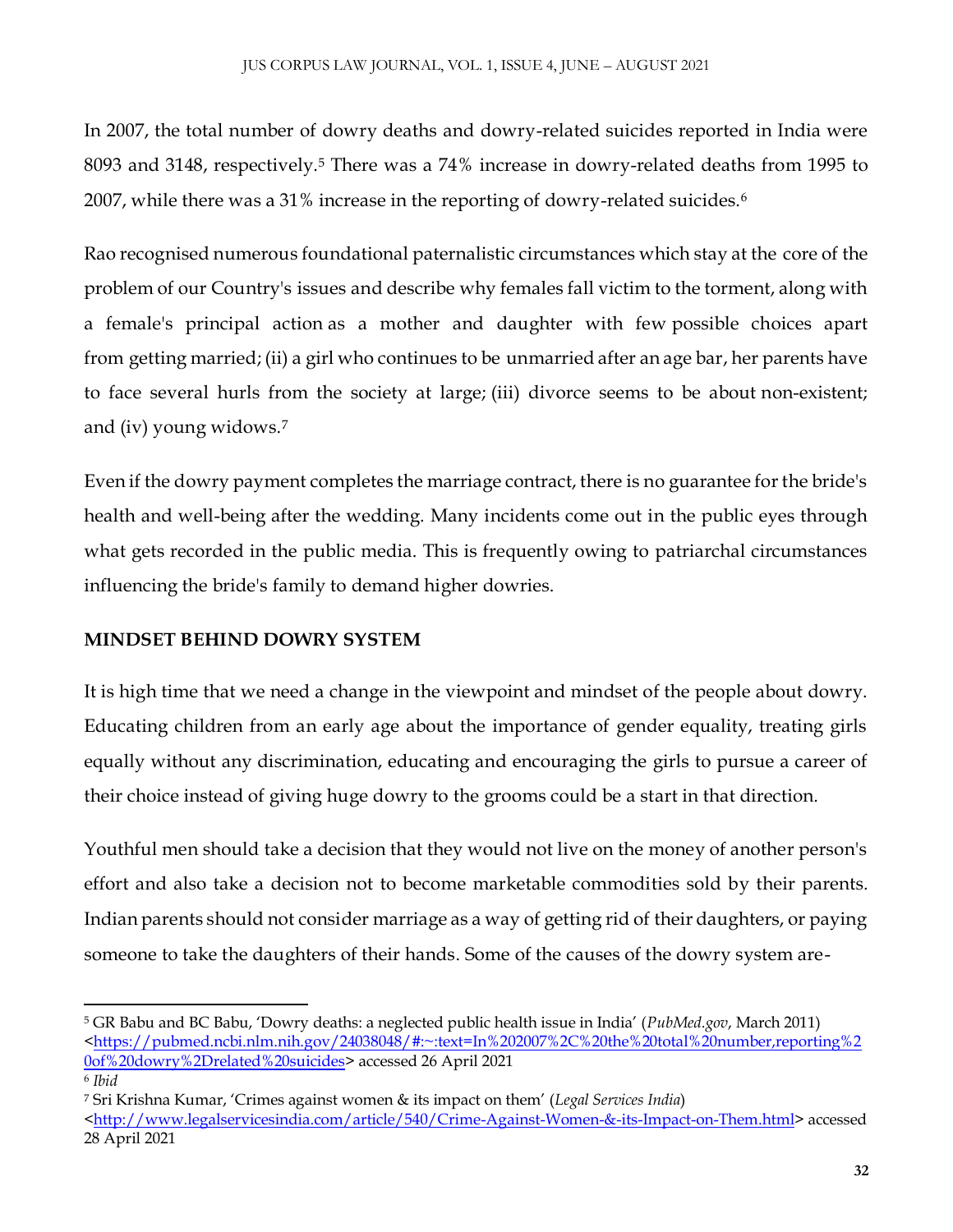**1. The Greed Factor** - The dowry requirement is often used as an example of society's collective greed. Extortion in the name of social prestige, indemnification for the groom's schooling costs, and his financial stability are all common features in Indian weddings.

**2. Culture Structure** - The dowry system reflects the patriarchal character of Indian society to a considerable degree. Men are seen to be superior to women in both physical and psychological characteristics. With such a cultural system in place, women are often seen as second-class citizens, only suited for domestic duties. The dowry system, which feeds the perception that a female child is a potential burden on the family's income, exacerbates this sentiment.

**3. Religious Dictates** - The dowry issue is exacerbated by religious constraints placed by society on marital rituals (most notably the groom's flexibility). Inter-religious marriages, as well as marriages between religious groups, are not permitted under these limitations. The number of potential matches is limited as a result of these limits. Boys of marriageable age with desired credentials become a reward, which fosters the practice of the highest bidder catching the catch.

**4. Social Restraints** - In addition to having comparable religious origins, the caste system and social position are also restricted. When planning a match, keep in consideration practises like caste endogamy and clan exogamy. Favourable mates must be from the same caste, a separate clan, and have the same or higher social status. Demanding dowry has comparable implications due to these limits.

**5. Women's Social Status** - Women's lower social status in Indian culture is so deeply ingrained in the nation's thinking that their treatment as bare commodities is accepted without question, not just by the family but also by the women themselves. When marriage is seen as the pinnacle of a woman's accomplishments, bad habits such as dowry become strongly embedded in society.

**6. Illiteracy** - Another factor for the dowry system's persistence is a lack of formal education. A considerable proportion of women are purposely kept out of schools, either owing to superstitions or the fear that educating females would jeopardise their ability to be decent spouses.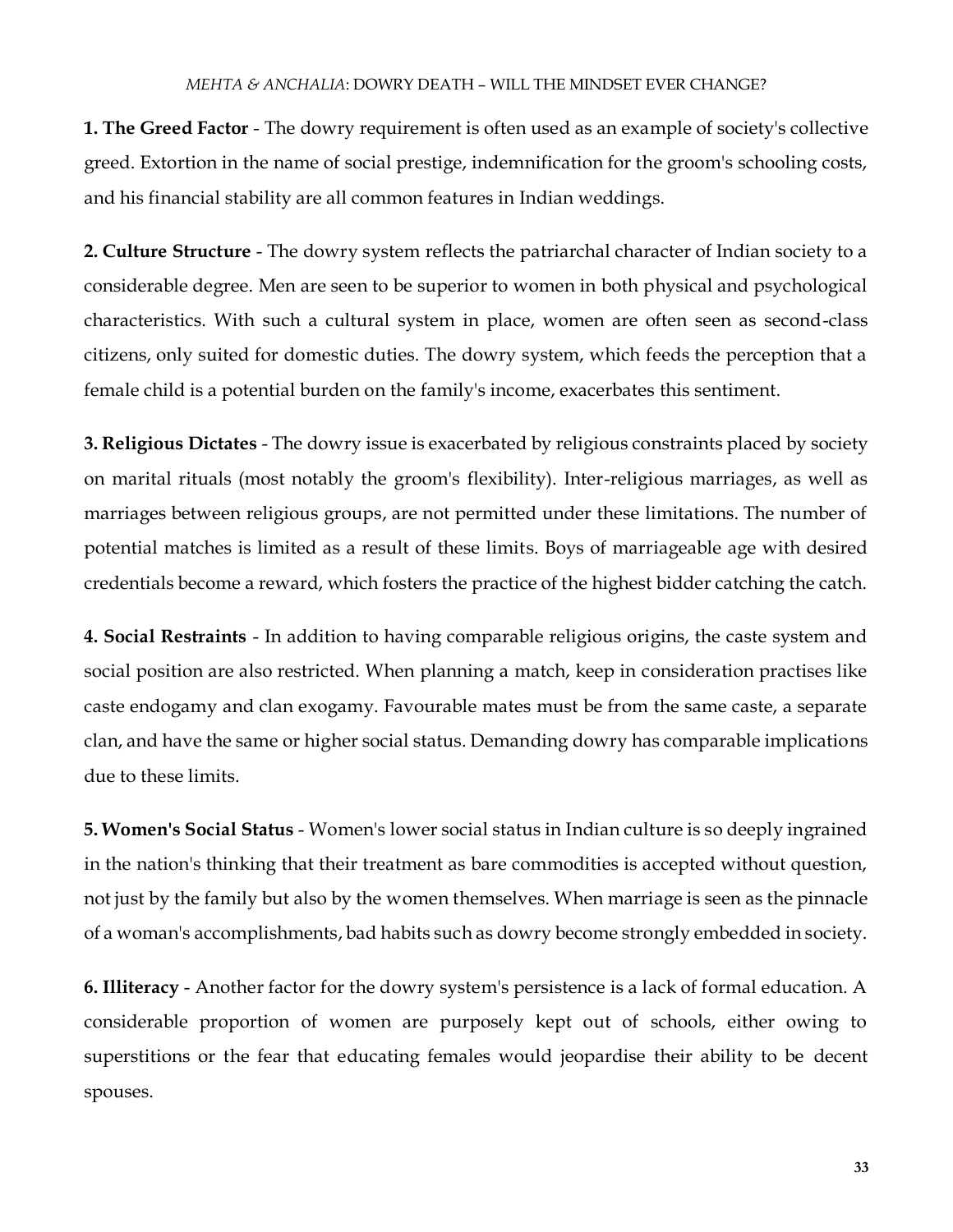**7. Desire to Prove Our Social Position** - The dowry is often used to demonstrate our social status. The amount spent on one daughter's wedding is often used to determine one's social standing. The system of dowry demands is largely justified from this view.

#### **DOWRY PROHIBITION ACT, 1961<sup>8</sup>**

The Act was enacted to prohibit the giving or receipt of a dowry. The Act is applicable to individuals of all faiths in our country & aims to safeguard women from dowry violence and harassment. To safeguard the interests of the women, the Dowry Prohibition Act of 1961 and relevant parts of the Indian Penal Code<sup>9</sup> were revised. The original Dowry Prohibition Act was amended<sup>10</sup> to include all kinds of penalties for providing and receiving payment, as well as a penalty for requesting dowry in regards to marriages. In 1983,<sup>11</sup> the IPC was amended to create specific offences of dowry-related cruelty, burn victims, domestic abuse, and suicide abetment or if the women turns up dead because of the same.

In the case of *Sabitri Dei v Sarat Chandra Rout,*<sup>12</sup> The SC overturned the local Sessions Court's ruling and sentenced the spouse and a relative under IPC sections 498-A,<sup>13</sup> 304-B<sup>14</sup> and sec. 4 of the Dowry Act.<sup>15</sup>

#### **OTHER LAWS RELATED TO DOWRY**

#### *Indian Penal Code, 1860<sup>16</sup>*

Section 304 B<sup>17</sup> states that, "When a woman suffers physical injuries or burns during 7 yrs of togetherness and it is evident her spouse is responsible along with his family demanded dowry,

 $\overline{a}$ 

<sup>8</sup> Dowry Prohibition Act 1961

<sup>9</sup> Indian Penal Code 1860

<sup>10</sup> Dowry Prohibition (Amendment) Act 1984

<sup>11</sup> Criminal Law (Second Amendment) Act 1983

<sup>12</sup> *Sabitri Dei v Sarat Chandra Rout* (1996) 3 SCC 301

<sup>13</sup> Indian Penal Code 1960, s 498(a)

<sup>14</sup> Indian Penal Code 1960, s 304(b)

<sup>15</sup> Dowry Prohibition (Amendment) Act 1984, s 4

<sup>16</sup> Indian Penal (n 9)

<sup>17</sup> Indian Penal Code 1960, s 304(b)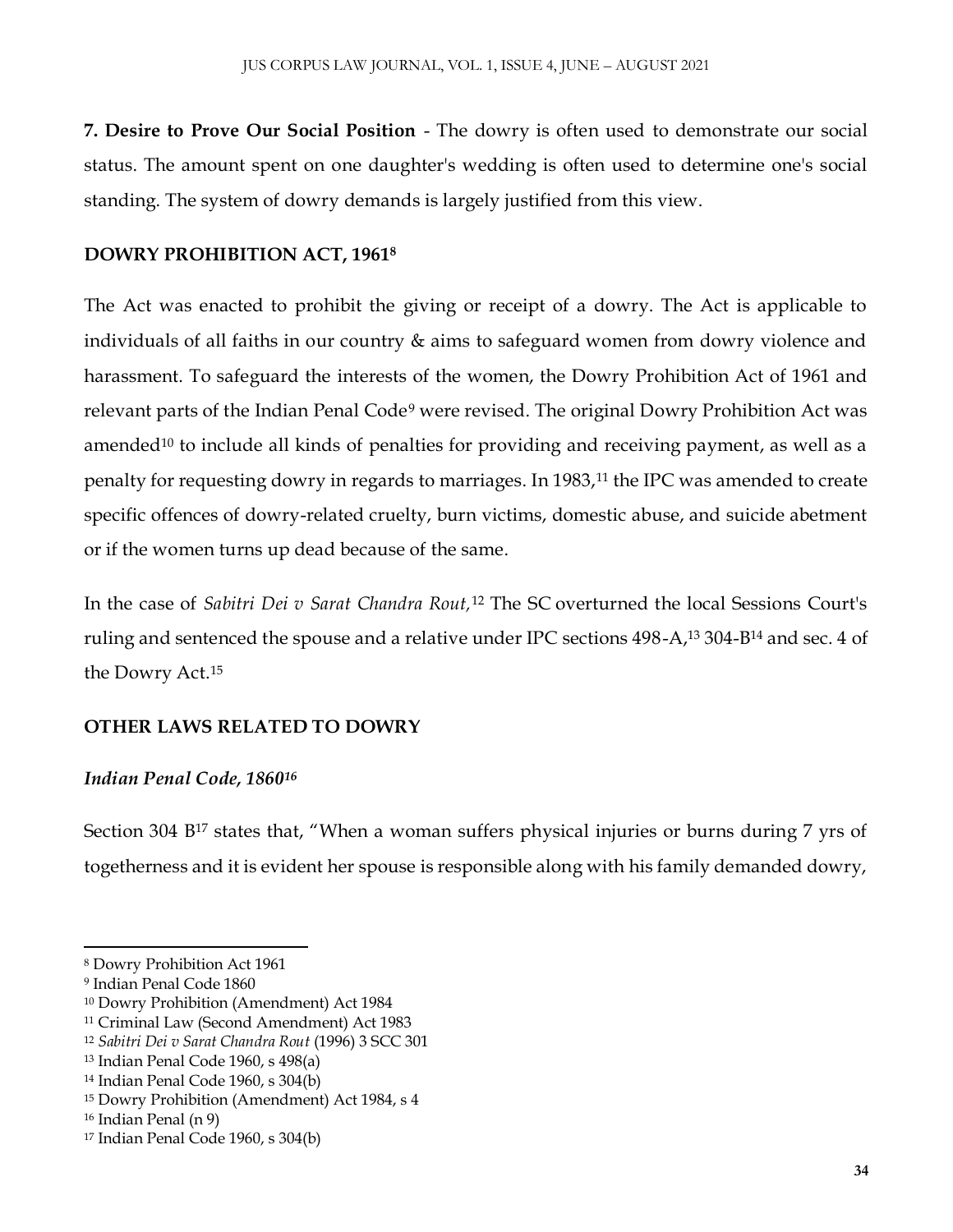the husband or relatives will be sentenced to a minimum of seven years in jail, with the possibility of life imprisonment."

Section 498 A<sup>18</sup> states that, "If a woman is subjected to cruelty by her husband or family, the offender faces a maximum sentence of three years in jail and a fine."

#### *Indian Evidence Act, 1872<sup>19</sup>*

Section 113A<sup>20</sup> deals with the presumption of the instigation of the suicide of a married woman. Section 113B<sup>21</sup> states that, "when the question arises whether the person has contributed to the death of a woman due to dowry and if the cruelty or harassment in connection with, any demand for dowry, shown before her demise, the court shall presume that the person had caused the dowry death."

#### **DOWRY DEATH**

The word "dowry" as stated in sec. 6 of Dowry Prohibition Act, $22$  "Dowry to be for the benefit of the wife or her heirs." It is just an asset (whether monetary or possessions) given by her parents or relatives to safeguard a woman's future and monetary interests.

If a woman is not able to secure a lot of assets in the form of dowry upon marriage, it is shame for the bride's family. Studies have shown that those in-laws who did not receive enough dowry, have shown disappointment towards their daughter in law, and the daughter in law is more prone to domestic violence, murder or forced to commit suicide.<sup>23</sup> Even after getting a reasonable sum of dowry upon marriage, some families force their daughter in law to acquire more money from her parents, adding to the mental and physical agony of the woman.<sup>24</sup>

 $\overline{\phantom{a}}$ 

<sup>18</sup> Indian Penal Code 1960, s 498(a)

<sup>19</sup> Indian Evidence Act 1872

<sup>20</sup> Indian Evidence Act 1872, s 113(a)

<sup>21</sup> Indian Evidence Act 1872, s 113(b)

<sup>22</sup> Dowry Prohibition (Amendment) Act 1984, s 6

<sup>23</sup> S Srinivasan & AS Bedi, 'Domestic violence and dowry: evidence from a south Indian village' (2007) 35(5) World Development, Elsevier 857–880

<sup>&</sup>lt;sup>24</sup> V Patel and others, 'Gender disadvantage and reproductive health risk factors for common mental disorders in women: a community survey in India' (2006) 63 Arch Gen Psychiatry 404-413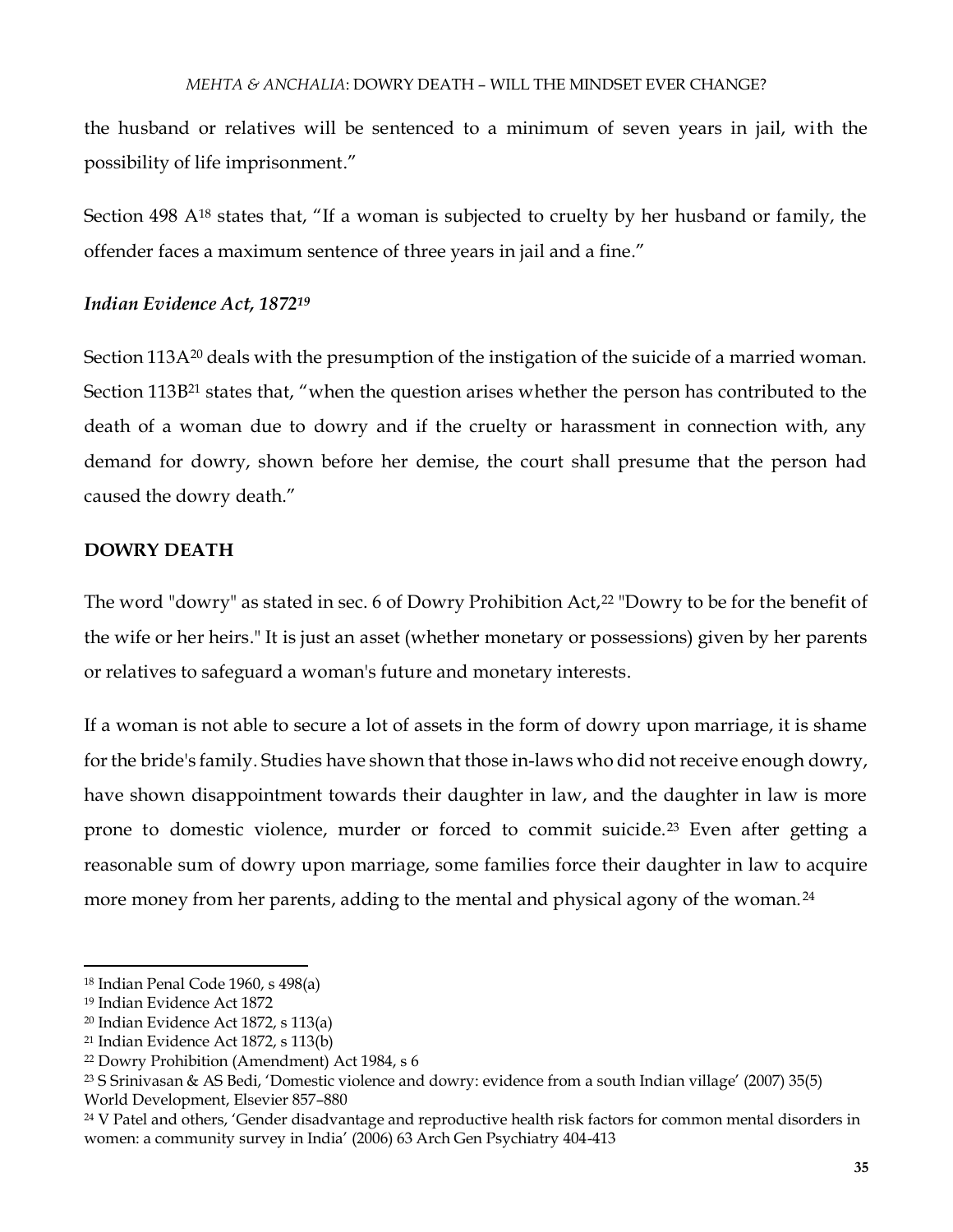The patriarchal stagnancy in cultures and practices leads to dowry deaths. Groom's family take advantage of the dowry system's hold on them, which will bring them a fortune in the end. They often 'justifiably' leave or mistreat the lady for dowry since she and her family failed to pay the assets. In *Harjit Singh v State of Punjab*,<sup>25</sup> The court ruled that there's no indication that the poisoning ingested by the woman was a result of the hubby's brutality or harassing, thus the man was freed under sec. 304 B of the IPC, and the provisions of sec. 113 B of the IEA couldn't be applied to the man.

# **DATA RELATED TO PRESENT SITUATION**

- 6,851 dowry deaths were reported in the country in 2001, the figure reached 7,618 in 2006 and touched 8,233 in 2012.<sup>26</sup> While 6,539 cases were charged and 6,060 sent for a trial in 2001, in 2012, the number of cases charged was 8,022 and 7,537 of that sent for trial.<sup>27</sup> 21,922 dowry death cases were pending trial from the previous year in 2001 and the figure touched 29,669 in 2012.<sup>28</sup> A State-wise break-up provided in the statistics shows that the highest incidence of dowry deaths was in Uttar Pradesh and Bihar.<sup>29</sup> During the period, 23,824 dowry deaths were reported in Uttar Pradesh and 19,702 sent for trial. In Bihar, 13,548 cases were reported during the period and 9,984 sent for trial.<sup>30</sup>
- There is a decrease in the number of dowry deaths from 2014 to 2019.<sup>31</sup> In 2019 more than 7.1 thousand deaths were there and in 2014 the number of deaths was 8.5 thousand. <sup>32</sup>

<sup>26</sup> Ignatius Pereira, 'Rising number of dowry deaths in India: NCRB' (*The Hindu*, 6 August 2013) [<https://www.thehindu.com/news/national/rising-number-of-dowry-deaths-in-india-ncrb/article4995677.ece>](https://www.thehindu.com/news/national/rising-number-of-dowry-deaths-in-india-ncrb/article4995677.ece) accessed 01 May 2021

 $\overline{a}$ <sup>25</sup> *Harjit Singh v State of Punjab* AIR 2002 SC 3040

<sup>27</sup> *Ibid*

<sup>&</sup>lt;sup>28</sup> 'Dowry thrives in modern India' (*DW*) [<https://www.dw.com/en/dowry-thrives-in-modern-india/a-](https://www.dw.com/en/dowry-thrives-in-modern-india/a-17076670)[17076670>](https://www.dw.com/en/dowry-thrives-in-modern-india/a-17076670) accessed 01 May 2021

<sup>29</sup> NR Nithya, 'Institutionalization of Dowry in India: Social Custom or Modern Malaise?' (2013) 2(9) International Journal of Science and Research, India Online [<https://www.ijsr.net/archive/v2i9/MzEwODEzMDY=.pdf>](https://www.ijsr.net/archive/v2i9/MzEwODEzMDY=.pdf) accessed 03 May 2021

<sup>30</sup> NR Nithya (n 29)

<sup>31</sup> Statista Research Department, 'Total number of reported dowry death cases in India from 2005 to 2019' (*Statista,* 25 February 2021) [<https://www.statista.com/statistics/632553/reported-dowry-death-cases-india/>](https://www.statista.com/statistics/632553/reported-dowry-death-cases-india/) accessed 03 May 2021

<sup>32</sup> *Ibid*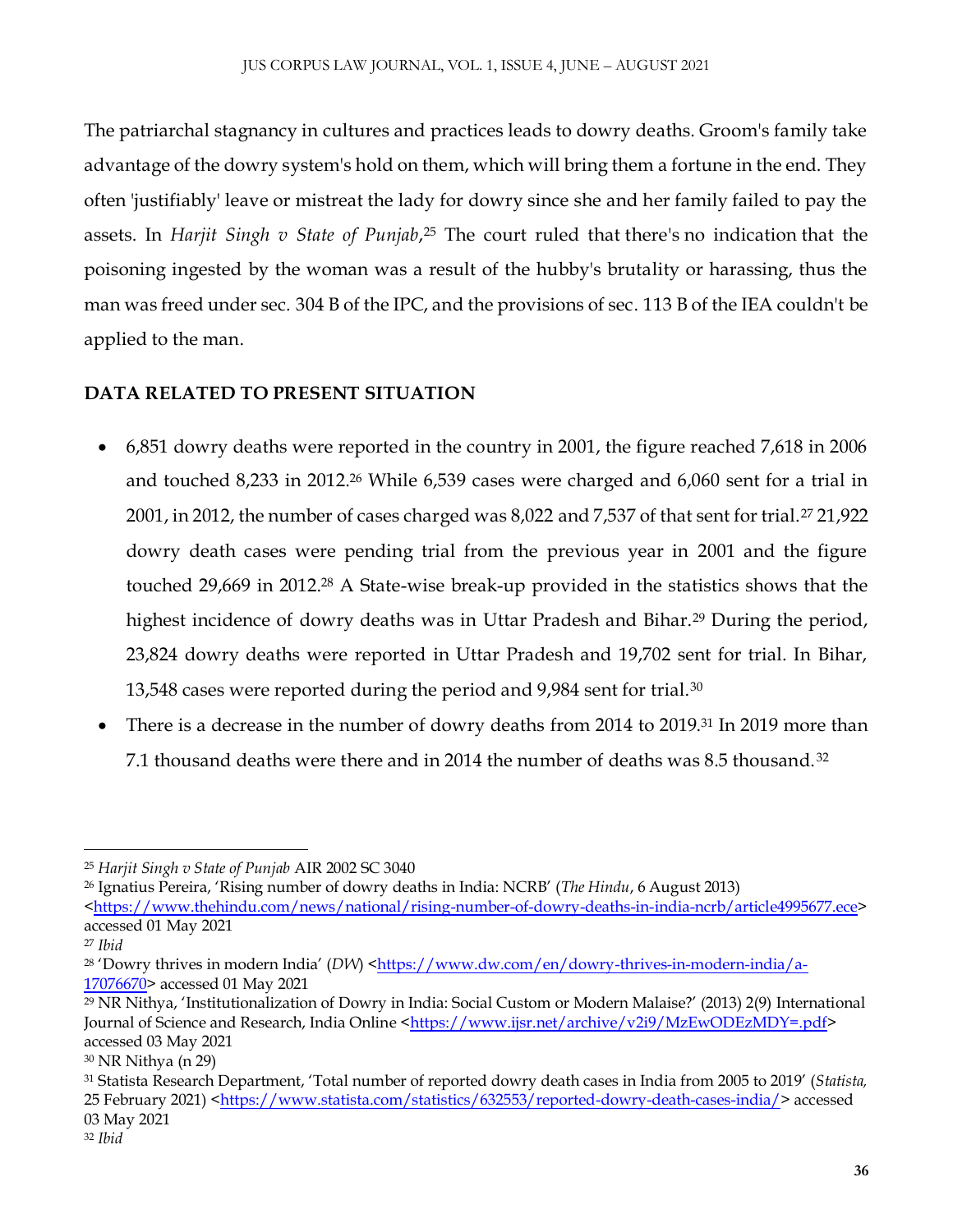- NCRB recently in 2017, noticed approximately 7k dowry related deaths.<sup>33</sup> The rate rose to a significant percentage from 2001 to 2016.<sup>34</sup>
- National Crime Records Bureau noticed 4668 such deaths in 1995.<sup>35</sup> The numbers rose at an exponential rate to 7634 in 2015.<sup>36</sup>
- As per experts, several cases go unreported and the actual statistic could be three or four times the above-mentioned figures.<sup>37</sup>

# **CONCLUSION AND SUGGESTIONS**

As it is said whenever there is light, there is shadow too. The educated Indian opposes the dowry system in debates or essays and shake their head every time media reports yet another case of dowry death, but the very same Indian does not oppose the dowry given to them on their wedding. The mindset of the urban class people of India is that "if it is not demanded, it is not dowry".

It is understood that dowry is a practice that has been going on since ancient times and has become a custom of Indian marriages. The difference between the customs of those times and today is that during the marriage, assets were once given to the bride directly. Earlier when no way of contacting over long-distance existed, the young women had no easy way to reach back to their parents. Bringing their inheritance with them to their new home gave them a degree of monetary freedom and established equal status in the new family.

In modern times, where women are financially independent, it eliminates the need for dowry, and even if dowry is given, it should be for the benefit of the woman, not her in-laws. It should

l <sup>33</sup> Rudrani Gupta, '20 Women Die A Day: Dowry Deaths Still A Threatening Reality In India?' (*Shethepeople*, 21 April 2020) [<https://www.shethepeople.tv/top-stories/opinion/dowry-deaths-reality-in-india-but-until](https://www.shethepeople.tv/top-stories/opinion/dowry-deaths-reality-in-india-but-until-when/#:~:text=National%20Crime%20Bureau%20of%20India,21%20per%20day%20in%202016)[when/#:~:text=National%20Crime%20Bureau%20of%20India,21%20per%20day%20in%202016>](https://www.shethepeople.tv/top-stories/opinion/dowry-deaths-reality-in-india-but-until-when/#:~:text=National%20Crime%20Bureau%20of%20India,21%20per%20day%20in%202016) accessed 05 May 2021 <sup>34</sup> *Ibid*

<sup>35</sup> Chhayanika Nigam, '21 lives lost to dowry every day across India; conviction rate less than 35 per cent' (*India Today*, 22 April 2017) [<https://www.indiatoday.in/mail-today/story/dowry-deaths-national-crime-records](https://www.indiatoday.in/mail-today/story/dowry-deaths-national-crime-records-bureau-conviction-rate-972874-2017-04-22)[bureau-conviction-rate-972874-2017-04-22>](https://www.indiatoday.in/mail-today/story/dowry-deaths-national-crime-records-bureau-conviction-rate-972874-2017-04-22) accessed 05 May 2021 <sup>36</sup> *Ibid*

<sup>37</sup> Sheetal Sekhri & Adam Storeygard, 'Dowry Deaths: Response to Weather Variability in India' (*NCBI*, 2 October 2014) [<https://www.ncbi.nlm.nih.gov/pmc/articles/PMC4224306/>](https://www.ncbi.nlm.nih.gov/pmc/articles/PMC4224306/) accessed 05 May 2021